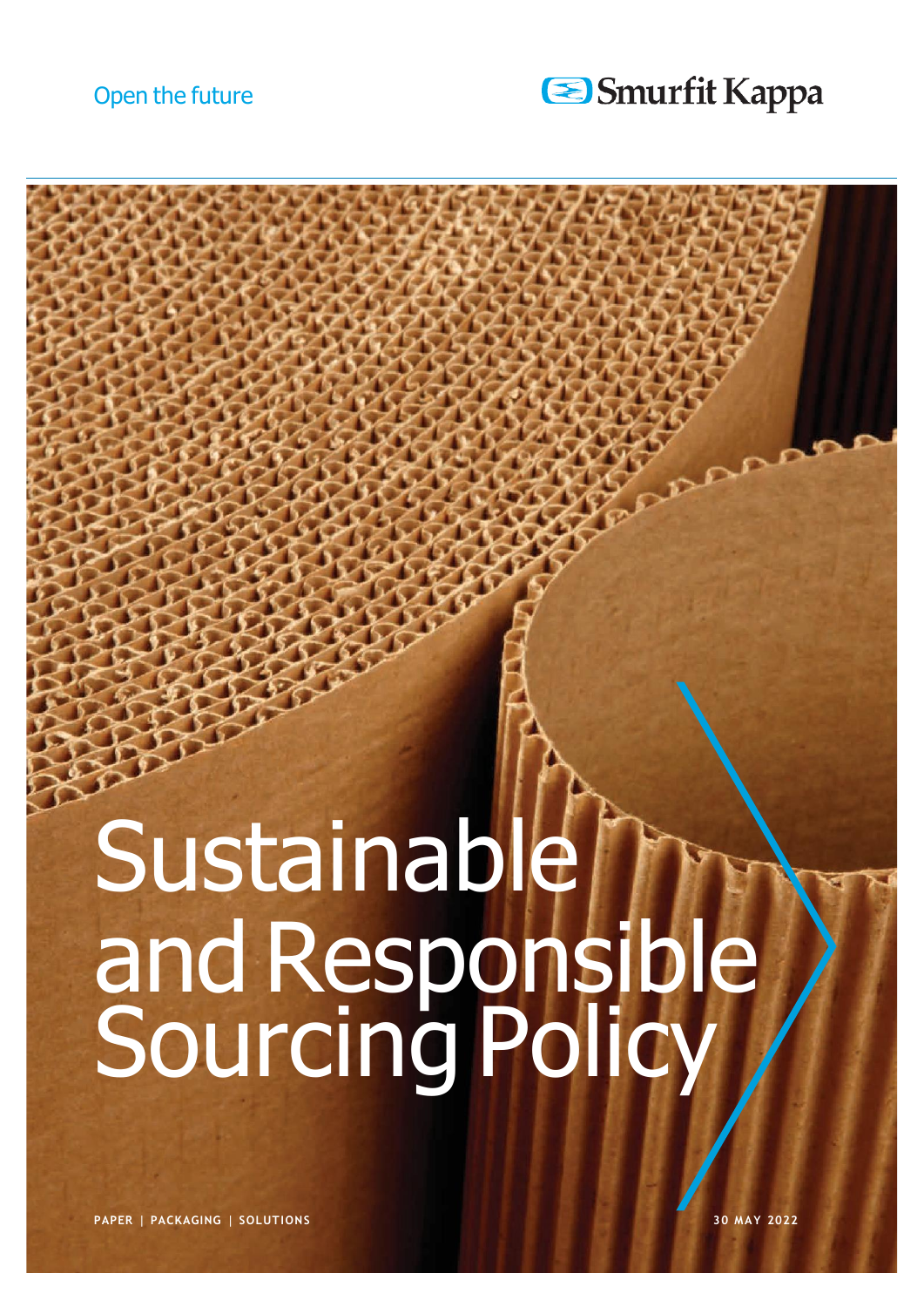## Sustainable and Responsible Sourcing **Policy**

Smurfit Kappa Group ('SKG' or 'the Group') is committed to managing its suppliers in accordance with its sustainability objectives. This policy briefly summarises the Group's commitments with regard to its suppliers' environmental compliance, social responsibility, sustainable development and governance. This policy applies to all suppliers and subcontractors.

SKG is committed to ensuring that its suppliers will comply, as a minimum, with relevant national and international environmental legislation concerning sustainability issues and SKG will seek to achieve best practice from suppliers through the promotion of continuous improvement programmes for the efficient use of resources and actions to prevent pollution, promote recycling, minimise waste and the efficient use of natural resources.

SKG ensures, where wood and primary fibre-based material are used as raw materials, that no wood from controversial origins is used in the supply chain. SKG requires its suppliers to be Chain of Custody certified forthe pulp and paper we purchase, in line with internationally recognised schemes such as FSC®, PEFC, or SFI in the Americas.

SKG will ensure that suppliers are aware of our policy on corporate social responsibility, and encourages suppliers to develop strong relationships with the communities in which their and our businesses operate.

Suppliers are encouraged to join the UN Global Compact initiative and are, as a minimum, required to commit, in their Code of Business Conduct, to its ten [principles](https://www.unglobalcompact.org/what-is-gc/mission/principles) in the areas of human rights, labour and environment.

Suppliers will therefore cover in their Code of Business Conduct:

- $\blacksquare$  the freedom of association and collective bargaining,
- prohibiting child labour,
- prohibiting forced labour,
- treating employees humanely,
- working times in accordance with internationally recognised standards,
- respecting employee contributions,
- fair compensation with no disciplinary wage deduction,
- encouragement of continuous training and development,
- health, hygiene and safety at work with use of relevant management systems,
- prohibiting discrimination,
- prohibit harassment, bullying, other unfair practices,
- promoting community involvement,
- recruit, hire and train without regard to race, colour, gender, sexual orientation, age, religion, creed, national origin, disability or any other legally protected status in the countries where they do business,
- no bribery and anti-corruption,
- fair competition and trade practices,
- respecting Indigenous peoples and traditional livelihoods.

Suppliers are able to report any non-compliance in relation to ethical business practices, as perthe Smurfit Kappa Code of Business Conduct and theGood Faith Reporting Policy, directly into the independently operated [Speak-Up](https://www.smurfitkappa.com/about/ethics/speak-up-services) tool.